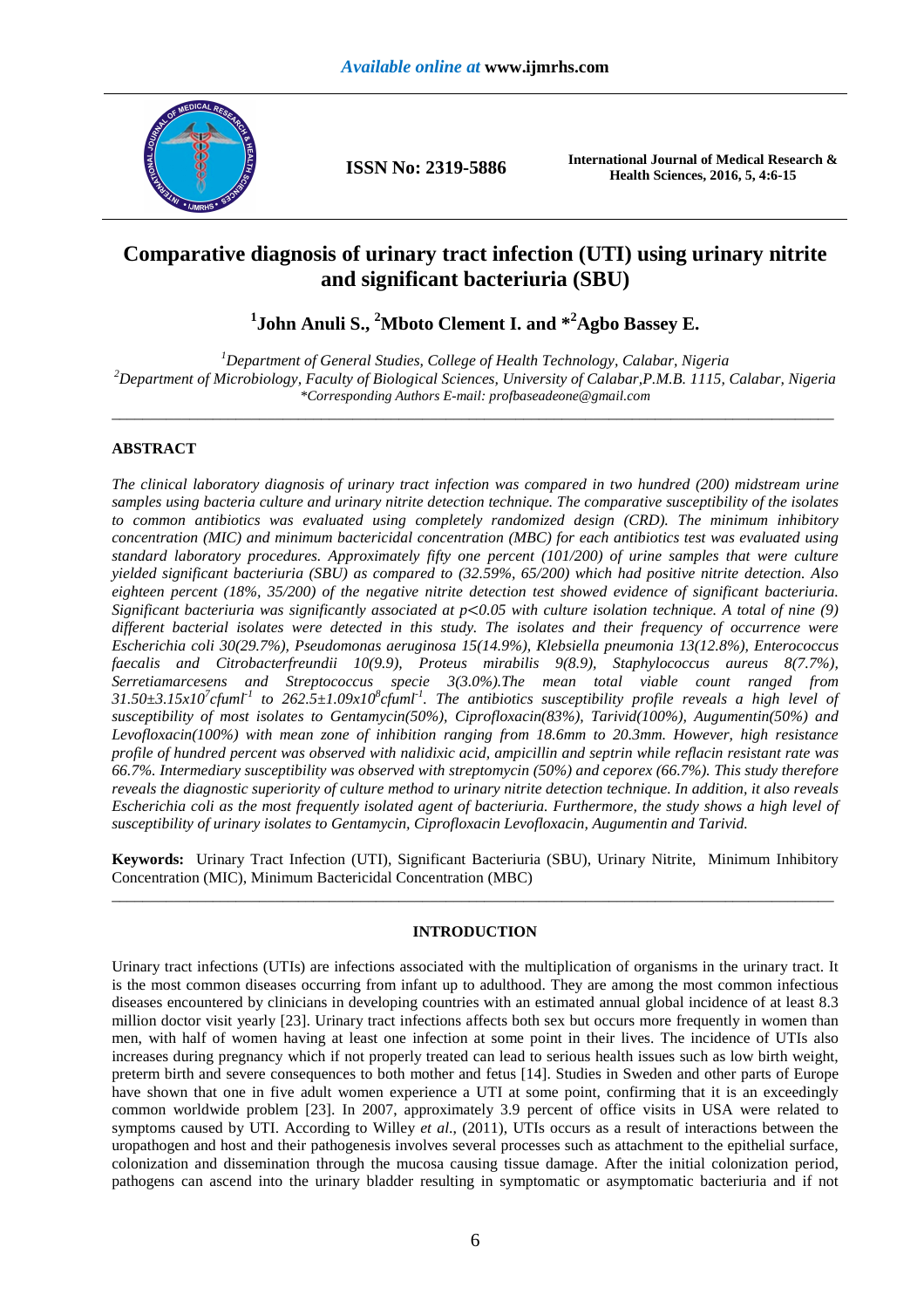treated it causes up to 30 percent of mothers to develop pyelonephritis and increases risk of low birth weight and preterm birth [14]. Many different microorganisms can cause UTIs though the most common pathogens are *Escherichia coli* and other Enterobacteriacae, which accounts for approximately 80-85 percent of the total isolates. In complicated urinary tract infections and hospitalized patients, organisms such as *Enterococcus faecalis* and highly resistant Gram-negative rods including *Pseudomonasspp.* are comparatively more common. The presence of nitrite in urine is also an indication of bacteriuria. The diagnosis of urinary tract infection is therefore a vital tool as several tests are required and treatment is based on information obtained from the antibiotic susceptibility testing [3]. This study is therefore aimed at comparing the diagnosis of urinary tract infections using urinary nitrite and significant bacteriuria.

*\_\_\_\_\_\_\_\_\_\_\_\_\_\_\_\_\_\_\_\_\_\_\_\_\_\_\_\_\_\_\_\_\_\_\_\_\_\_\_\_\_\_\_\_\_\_\_\_\_\_\_\_\_\_\_\_\_\_\_\_\_\_\_\_\_\_\_\_\_\_\_\_\_\_\_\_\_\_*

#### **MATERIALS AND METHODS**

#### **Collection of Samples**

Two hundred (200) mid-stream urine samples were collected from different hospitals in Calabar, Nigeria which included University of Calabar Teaching Hospital, General Hospital, Asi-Ukpo Diagnostic and Medical Centre and College of Health Technology Medical Centre. The study sites were all located within Calabar metropolis, Nigeria. Samples were collected following informed consent and the duration of study was within three to six months. The age range in this study was between 15-70years. These samples were analyzed at the Microbiology Laboratory, University of Calabar, Calabar, Nigeriausing standard procedures as described by CLSI, 2009.

#### **Analysis of Clinical Specimen**

The methods employed for the analysis of clinical samples were the dipstick urinalysis and the culture method. Both methods were performed following the guidelines by the clinical and laboratory standard institute, 2009. All bacteria isolates were identified and characterized using their morphological, and biochemical characteristics following standard procedures described by Cowan and Steel (1974). Results were interpreted according to the guidelines of Clinical and Laboratory Standards Institute [4].

#### **Antibiotic Susceptibility Testing**

Antibiotic susceptibility testing was performed using disc diffusion method on Muller Hinton agar [1]. The commercial antibiotics discs used and the concentration for both gram positive and negative organisms were Ciproflox 10mcg, Norfloxacin 10mcg, Gentamycin 10mcg, Amoxil 20mcg, Streptomycin 30mcg, Erythromycin 30mcg, Chloramphenicol 30mcg, Ampiclox 20mcg and Levofloxacin 20mcg (Gram positive disc) and Tarivid 10mcg, Reflacin 10mcg, Ciproflox 10mcg, Augmentin 30mcg, Gentamycin 10mcg, Streptomycin 30mcg, Ceporex 10mcg, Nalidixic acid 30mcg, Septrin 30mcg and Ampicilin 30mcg (Gram Negative disc). The medium for the test was prepared according to manufactures directives and a 0.5 McFarland standard of the test organisms were inoculated onthe surface of the already prepared agar plate. The plates were allowed to stand for 30minutes to allow effective diffusion and then incubated at  $37^{\circ}$ C for 18-24hrs. Zones of growth inhibition were then measured to the nearest millimeter and recorded. The MIC and MBC were evaluated using standard procedures. The organisms were identified as eitherresistance, intermediary or susceptible based on CLSI standard [5]. Control strain was used to check for the quality ofdisc and reagents.

#### **RESULTS**

Table 1 shows the prevalence of bacteriuria evaluation by culture according to gender and age.This reveals that out of the two hundred (200) midstream (MSU) urine samples analyzed, (28%, 56/200) were from the males while (72%, 144/200) were from the females. It also reveals that the incidence of UTIs was high in females compared to the males. In female, the incidence was high within the ages 26-36yrs(26.4%) and 59-70yrs (31.9%) while that of the males was high within the ages 48-58(26.8%) and 59-70yrs (39.3%). FIG.1. shows the percentage of growth, it was observed that (50.5%, 101/200) yielded significant growth, (35.5%, 71/200) yielded no significant growth while (14.0%, 28/200) yielded no growth. The relationship between nitrite positivity and significant bacteriuria were shown in Table 2 and FIG 2 respectively. Out of the two (200) hundred samples investigated, sixty five (65/200, 32.5%) were nitrite positive while (101/200, 50.5%) showed significant bacteriuria. Furthermore, all the nitrite positive samples showed evidence of significant bacteriuria and in addition, thirty six samples (36/200, 18%) of nitrite negative samples also showed evidence of significant bacteriuria. At  $p < 0.05$ , the result reveals that there was statistically significant association between culture method and significant bacteriuria. The culture method was therefore more diagnostic for detecting significant bacteriuria than using urinary nitrite technique. FIG. 3 shows the prevalence of bacterial isolates. This reveals that *Escherichia coli* were the most prevalent bacteria and account for 29.7% (30/101) of the total isolate.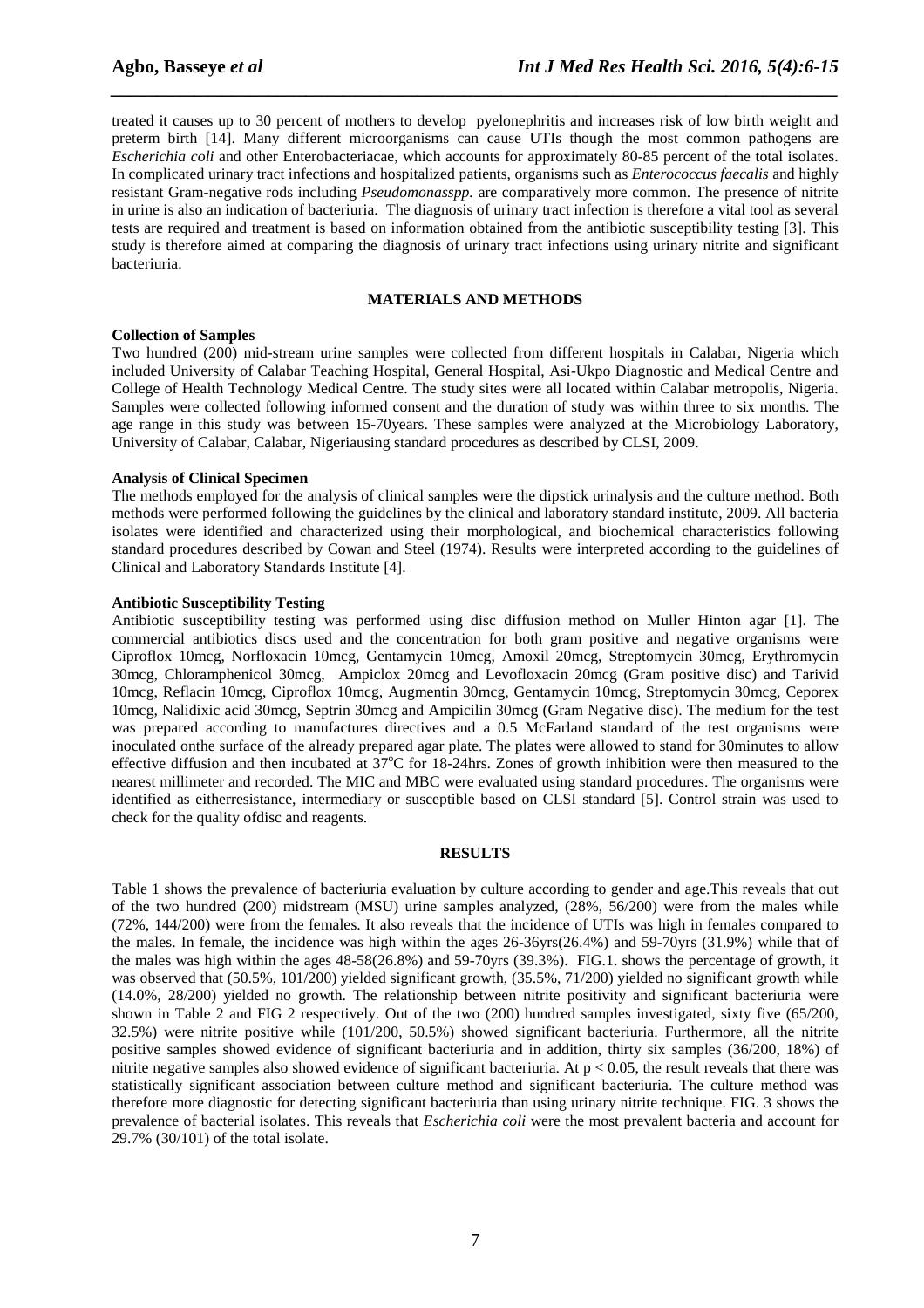

*\_\_\_\_\_\_\_\_\_\_\_\_\_\_\_\_\_\_\_\_\_\_\_\_\_\_\_\_\_\_\_\_\_\_\_\_\_\_\_\_\_\_\_\_\_\_\_\_\_\_\_\_\_\_\_\_\_\_\_\_\_\_\_\_\_\_\_\_\_\_\_\_\_\_\_\_\_\_*

#### **FIG.1. Frequency of occurrence of culture method**  *NG - No growth, NSG - No significant growth, SG - Significant growth*

| CR         | <b>SBU</b>   | <b>PNT</b>  | <b>NSG</b>  | <b>NNT</b>   | <b>NNWSBU</b> |
|------------|--------------|-------------|-------------|--------------|---------------|
|            | $(n=101, %)$ | $(n=65, %)$ | $(n=99, %)$ | $(n=135, %)$ | $(n=36, %)$   |
| $0 - 20$   | 0(00.0)      | 0(00.0)     | 99(100.0)   | 99(73.3)     | 0(00.0)       |
| $21-41$    | 7(06.9)      | 0(00.0)     | 0(00.0)     | 7(05.2)      | 7(19.4)       |
| $42 - 62$  | 15(14.9)     | 0(00.0)     | 0(00.0)     | 15(11.1)     | 15(41.7)      |
| 63-83      | 14(13.9)     | 1(01.5)     | 0(00.0)     | 13(09.6)     | 13(36.1)      |
| 84-104     | 0(00.0)      | 1(01.5)     | 0(00.0)     | 0(00.0)      | 0(00.0)       |
| 105-125    | 15(14.9)     | 14(21.5)    | 0(00.0)     | 1(0.74)      | 1(02.8)       |
| 126-146    | 7(06.9)      | 6(09.2)     | 0(00.0)     | 0(00.0)      | 0(00.0)       |
| 147-167    | 9(08.9)      | 9(13.8)     | 0(00.0)     | 0(00.0)      | 0(00.0)       |
| 168-188    | 8(07.9)      | 8(12.3)     | 0(00.0)     | 0(00.0)      | 0(00.0)       |
| 189-209    | 6(05.9)      | 5(07.7)     | 0(00.0)     | 0(00.0)      | 0(00.0)       |
| $\geq$ 210 | 20(19.8)     | 21(32.3)    | 0(00.0)     | 0(00.0)      | 0(00.0)       |

*CR =Colonial range; SBU = Significant bacteriuria; NT = Positive nitrite test ; NSG = No significant growth; NNT = Negative nitrite test NNWSBU =Negative nitrite with significant bacteriuria*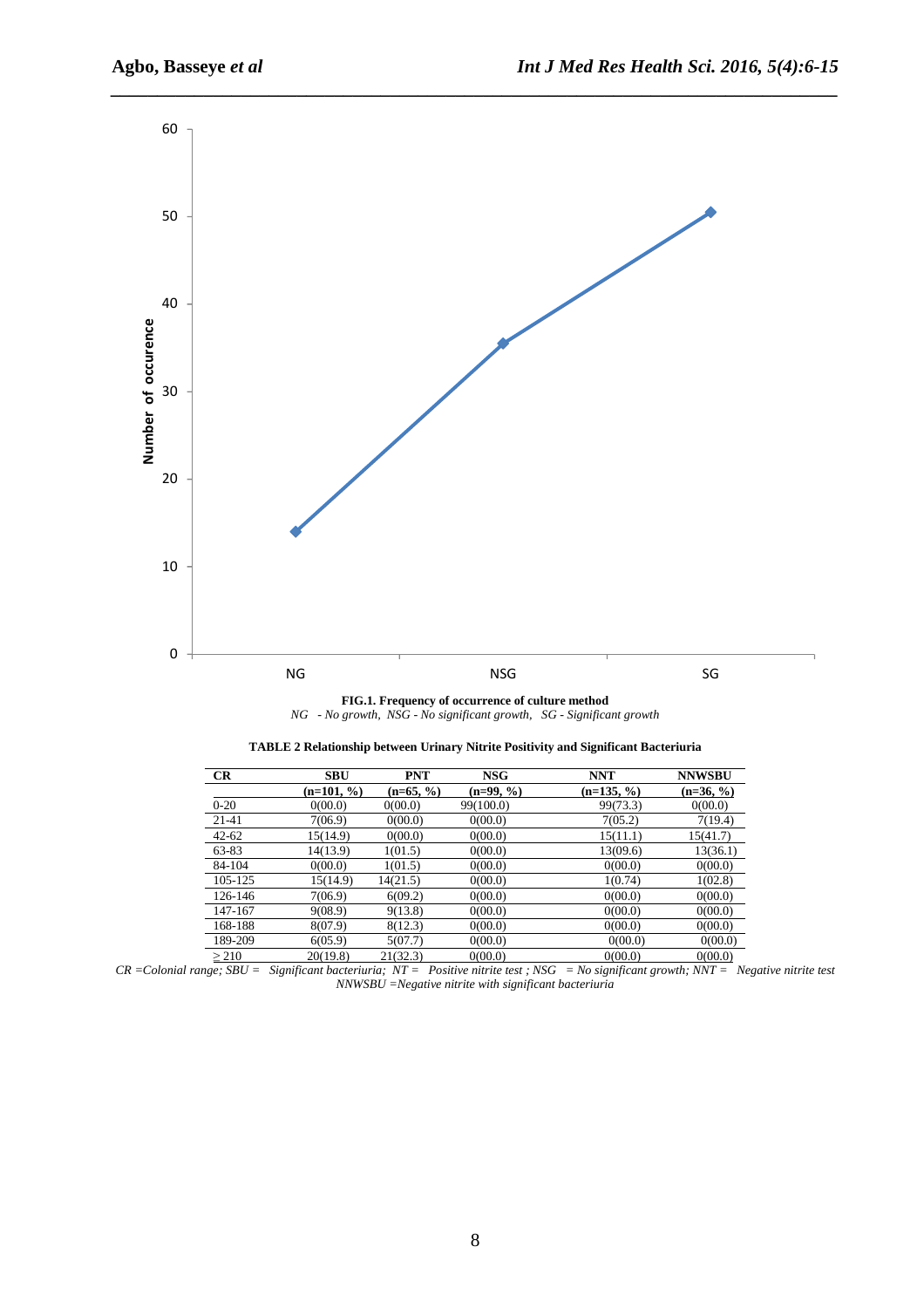

*\_\_\_\_\_\_\_\_\_\_\_\_\_\_\_\_\_\_\_\_\_\_\_\_\_\_\_\_\_\_\_\_\_\_\_\_\_\_\_\_\_\_\_\_\_\_\_\_\_\_\_\_\_\_\_\_\_\_\_\_\_\_\_\_\_\_\_\_\_\_\_\_\_\_\_\_\_\_*

**FIG.2. Result of urinary nitrite test and urine culture test** 

This was followed by *Pseudomonas aeruginosa* 14.9% (15/101), *Klebsiellapneumoniae* 13.8% (13/101) *Enterococcus faecalis* and *Citrobacterfreundii* 9.9% (10/101) *Proteus mirabilis* 8.9% (9/101), *Staphylococcus aureus* 7.9% (8/101), *Serretiamarcesens and Streptococcus spp* 3.0% (3/101).

The antibiotic sensitivity testing reveals that the isolates showed high sensitivity profile to Gentamycin (50%), Ciprofloxacin (83%), Tarivid (100%), Augumentin (50%) and Levofloxacin(100%). Intermediate susceptibility was observed with Streptomycin (50%) and Ceporex (66.7%) while high resistance profile of 100% was observed with Nalidixic acid, Septrin, Ampicillin, while the resistance of Reflacin was 66.7%. Almost all the Gram negative organisms showed a high level of susceptibility to Tarivid, Ciproflox, Gentamycin and Augumentin as shown in FIG. 4. *Escherichiacoli* were sensitive to Tarivid, Ciprofloxacin and Gentamycin. Intermediate susceptibility was observed with Reflacin, Ceporex, Augumentin and Streptomycin while resistance was observed with nalidixic acid, septrin and ampicillin. *Pseudomonas spp.* was sensitive to only Tarivid and Ciprofloxacin. *Klebsiella spp.* was susceptible to Tarivid, Ciproflox and Augumentin.*Citrobacter and Proteus spp.*showed the same susceptibility profile Tarvid, Ciprofloxacin, Gentamycin and Augumentin. *Serretia spp.* was susceptible to Tarivid, Gentamycin and streptomycin while resistance was observed with ampicillin, ceporex, augumentin, nalidixic acid, septrin and reflacin. The gram positive organism were highly susceptible to Gentamycin (100%), Levofloxacin (100%), and ciproflox (83%). As shown in FIG.5. *Enterococcus spp* was susceptible to Gentamycin (18.6mm) and Levofloxacin (18.3mm).*Staphylococcus spp.*was susceptible to Ciprofloxacin (19.3mm), Gentamycin(18.3mm) and Levofloxacin (18.6mm). Intermediate susceptibility was observed with Norfloxacin (16.3mm), Ampicolx (17.3mm) while Streptomycin (14.3mm), Erythromycin (12.0mm), Chloramphenicol (7.3mm) and Amoxil (4.3mm) were resistant. *Streptococcus spp.* was susceptible to almost all the antibiotics used, Ciproflox (18.3mm), Norfloxacin (18.0mm), Gentamycin (19.3mm), Levofloxacin (18.0mm), Ampiclox (19.3mm), Erythromycin (18.6mm) and Chloramphernicol ( 18.3mm). Intermediate susceptibility was only observed with Amoxil (16.3mm) while streptomycin (9.3mm) was resistant. Table 3 and 4 summarize the result of the antibiotics susceptibility study of both gram negative and positive organisms. Results were presented using their mean  $\pm$  SME to show which is more effective. Table 5 also shows the summary of the MIC and MBC result performed on the different bacterial isolates. It was observed that the MIC for the different bacterial isolates ranged from  $0.0625$ mcgml<sup>-1</sup> to  $0.125$ mcgml<sup>-1</sup> while the MBC ranged from  $0.25$  mcgml<sup>-1</sup> to  $0.5$  mcgml<sup>-1</sup>.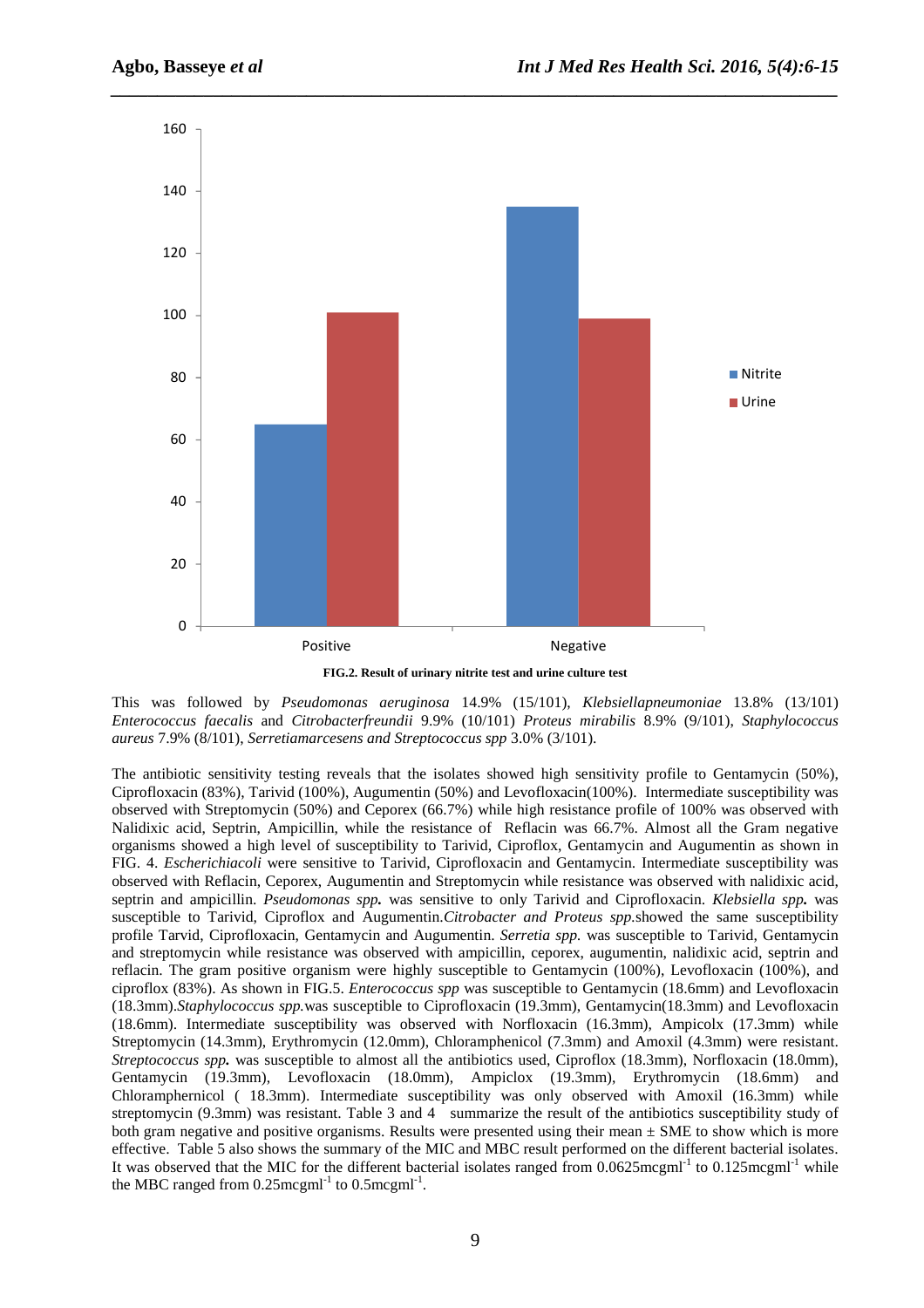

*\_\_\_\_\_\_\_\_\_\_\_\_\_\_\_\_\_\_\_\_\_\_\_\_\_\_\_\_\_\_\_\_\_\_\_\_\_\_\_\_\_\_\_\_\_\_\_\_\_\_\_\_\_\_\_\_\_\_\_\_\_\_\_\_\_\_\_\_\_\_\_\_\_\_\_\_\_\_* **TABLE 1 Prevalence of UTI according to age and gender** 

**Age groups Male Female Total**<br>(n=56, %) **Female Total**<br>(n=200, %)

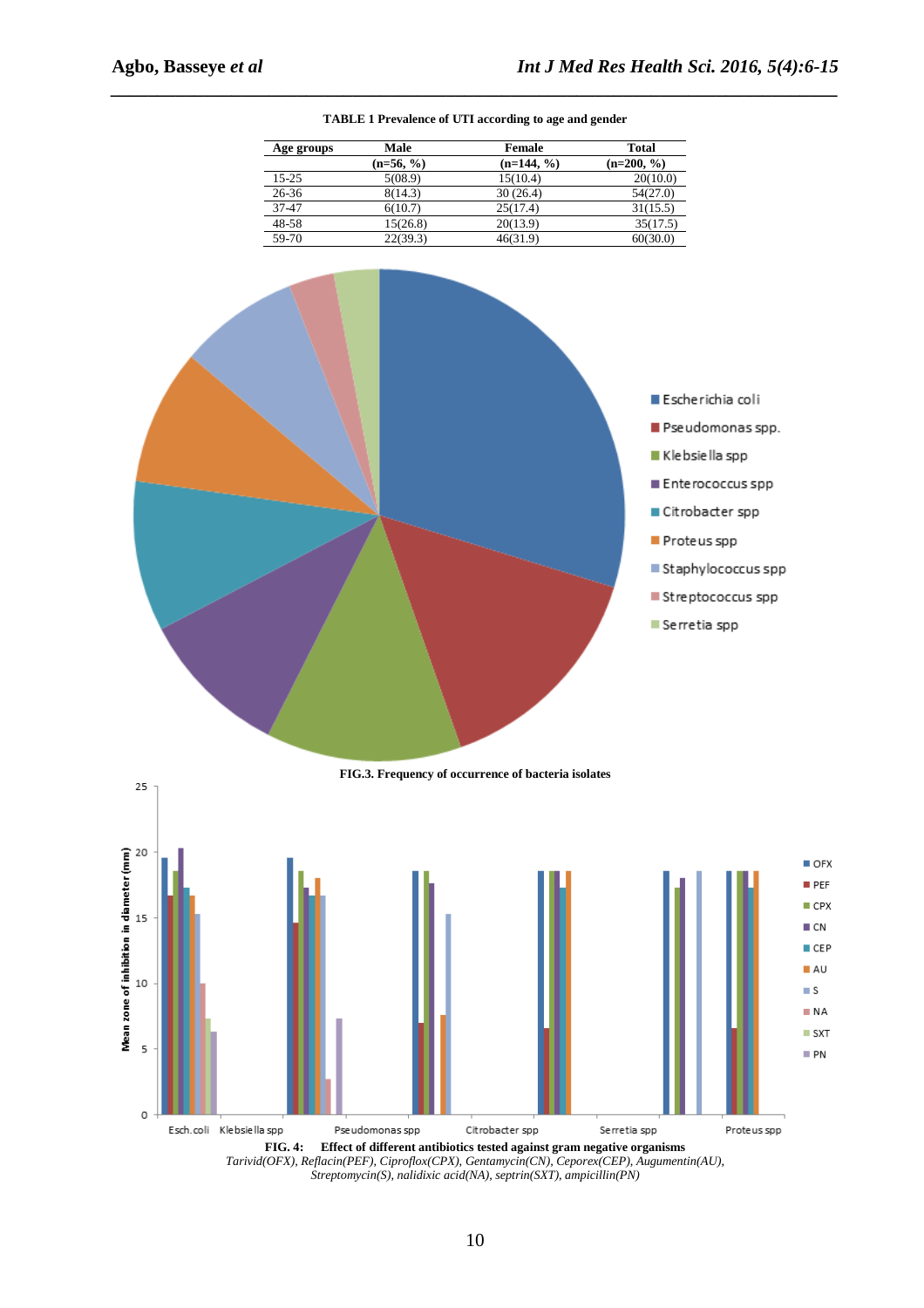

*\_\_\_\_\_\_\_\_\_\_\_\_\_\_\_\_\_\_\_\_\_\_\_\_\_\_\_\_\_\_\_\_\_\_\_\_\_\_\_\_\_\_\_\_\_\_\_\_\_\_\_\_\_\_\_\_\_\_\_\_\_\_\_\_\_\_\_\_\_\_\_\_\_\_\_\_\_\_*

*Ciproflox(CPX),Norfloxacin(NB),Gentamycin(CN),Amoxil(AML),Ampiclox(APX), Levofloxacin(LEV), Streptomycin(S), Erythromycin(E), Chloramphenicol(CH)* 

| TABLE 3 Effect of different antibiotics tested against gram negative organism in urinary culture |  |  |
|--------------------------------------------------------------------------------------------------|--|--|
|                                                                                                  |  |  |

|                 | No of occurrence | OFX 10mcg      | <b>PEX</b>         | <b>CPX</b>        | CN                | <b>CEP</b>        | AU                | S                 | NA                | <b>SXT</b>        | PN3               |
|-----------------|------------------|----------------|--------------------|-------------------|-------------------|-------------------|-------------------|-------------------|-------------------|-------------------|-------------------|
| Organism        |                  |                | 10 <sub>mcg</sub>  | 10mcg             | 10 <sub>mcg</sub> | 10 <sub>mcg</sub> | $30 \text{mcg}$   | 30 <sub>mcg</sub> | 30 <sub>mcg</sub> | $30 \text{mcg}$   | 0m/g              |
| E.coli          | 30               | $19.6 \pm$     | 16.6±              | $18.6+$           | 20.3 <sub>±</sub> | $17.3+$           | $16.7\pm$         | $15.3+$           | $10+$             | 7.3 <sub>±</sub>  | $6.3+$            |
|                 |                  | $0.33^a$       | 0.33 <sup>cd</sup> | $0.66^{ab}$       | $0.33^{\rm a}$    | $0.33^{bc}$       | .066 <sup>d</sup> | 0.66 <sup>d</sup> | 1.15e             | 1.33f             | 0.33f             |
| Peseudomonas    | 15               | $18.8 +$       | $7.0\pm$           | $18.6+$           | $17.6+$           | $0.100+$          | $7.6 +$           | $15.3+$           | $0.00+$           | 6.3 <sub>±</sub>  | $0.00 \pm$        |
|                 |                  | $0.66^{\circ}$ | $0.82^{\circ}$     | $0.66^{\circ}$    | $0.33^{ab}$       | 0.00 <sup>d</sup> | 0.88 <sup>c</sup> | .066 <sup>b</sup> | 0.00 <sup>d</sup> | 0.66 <sup>c</sup> | .00 <sup>d</sup>  |
|                 | 13               | $19.4 \pm$     | $14.6 \pm$         | $18.6\pm$         | $17.3+$           | $16.7+$           | $18.0+$           | $16.7+$           | $2.7 +$           | $0.00 \pm$        | $7.33+$           |
| Klebsiella spp. |                  | $0.66^{\circ}$ | 0.66 <sup>c</sup>  | $0.66^{\circ}$    | $0.66^{\circ}$    | $0.33^{b}$        | .00 <sup>ab</sup> | $0.66^{\circ}$    | .033 <sup>e</sup> | $0.00^{t}$        | $0.66^d$          |
| Citrobact spp.  | 10               | $18.8 +$       | $6.66 \pm$         | $18.6\pm$         | 18.6±             | $17.3+$           | 18.6±             | $16.00+$          | $10.6+$           | $18.6 \pm$        | $16.7\pm$         |
|                 |                  | $0.66^{\circ}$ | $0.66^{\circ}$     | .066 <sup>a</sup> | $0.66^{\circ}$    | $0.66^{ab}$       | $0.66^{\circ}$    | 0.00 <sup>b</sup> | $0.66^{\circ}$    | $0.66^{\circ}$    | $0.66^{b}$        |
| Proteus spp.    | 9                | $18.6\pm$      | $6.66 \pm$         | $18.6\pm$         | $18.6\pm$         | $17.3+$           | $18.6+$           | $16.00+$          | $10.6\pm$         | $18.6\pm$         | $16.7\pm$         |
|                 |                  | $0.66^{\circ}$ | .066 <sup>d</sup>  | $0.66^{\circ}$    | $0.66^{\circ}$    | $0.77^{ab}$       | $0.66^{\circ}$    | 0.00 <sup>b</sup> | $0.66^{\circ}$    | $0.66^{\circ}$    | $0.66^{b}$        |
| Serretia spp.   | 3                | $18.3+$        | $0.00 \pm$         | $17.3+$           | $18.0+$           | $0.00+$           | $0.00 \pm$        | $18.6 \pm$        | $0.00 \pm$        | $0.00 \pm$        | $0.00 \pm$        |
|                 |                  | $0.33^{a}$     | 0.00 <sup>a</sup>  | 0.00 <sup>a</sup> | 0.00 <sup>a</sup> | 0.00 <sup>a</sup> | 0.00 <sup>a</sup> | $0.66^{\circ}$    | 0.00 <sup>a</sup> | 0.00 <sup>a</sup> | 0.00 <sup>a</sup> |

*Results are presented as mean ± standard error* 

*≥18 Sensitive* 

*15-17 Intermediary ≤ 15 Resistant* 

*Mean (average) zone of inhibition with same letter superscript signifies no significant difference while those with different superscript letter along each horizontal array differ significantly at (p<0.05) from each other, this mean they is difference on the antibiotic effect on each isolate* 

| TABLE 4 Effect of different antibiotics tested against gram positive organism in urine culture |  |  |  |
|------------------------------------------------------------------------------------------------|--|--|--|
|------------------------------------------------------------------------------------------------|--|--|--|

| <b>Isolated</b><br>organism | No of<br>occurrence     | 10m/g<br><b>CPX</b> | 10m/g<br>NB        | 10m/g<br>CN       | 20m/g<br>AML        | 20m/g<br>LEV | 20m/g<br><b>APX</b> | 20m/g<br><b>RD</b> | 30m/g<br>S        | 30m/g<br>E  | 30m/g<br>CН       |
|-----------------------------|-------------------------|---------------------|--------------------|-------------------|---------------------|--------------|---------------------|--------------------|-------------------|-------------|-------------------|
| <i>Enterococcus</i>         | 10                      | $0.00 \pm$          | $0.00 \pm$         | $18.6\pm$         | $17.3+$             | $18.3\pm$    | $0.00 \pm$          | $0.00 \pm$         | $15.6\pm$         | $9.0\pm$    | $0.00 \pm$        |
| spp.                        |                         | 0.00 <sup>d</sup>   | 0.00 <sup>d</sup>  | $0.66^{ab}$       | $0.33^{ab}$         | $0.33^{ab}$  | 0.00 <sup>d</sup>   | 0.00 <sup>d</sup>  | $0.66^{\circ}$    | $1.00^b$    | 0.00 <sup>d</sup> |
| Staphylococcus              |                         | 19.3 <sub>±</sub>   | $16.3+$            | $18.3\pm$         | 4.3 <sub>±</sub>    | $18.6\pm$    | $17.3\pm$           | $12.6 \pm$         | 14.3 <sub>±</sub> | $12.0 \pm$  | 7.3 <sub>±</sub>  |
| spp.                        | 8                       | $0.66^{\circ}$      | $0.33^{\circ}$     | $0.33^{ab}$       | 0.66 <sup>g</sup>   | $0.66^{ab}$  | $0.33^{bc}$         | 0.66 <sup>e</sup>  | $0.33^e$          | $1.15^e$    | $0.66^{\text{t}}$ |
| <i>Streptococcus</i>        | $\mathbf{\overline{3}}$ | $18.3+$             | $18.0 \pm$         | 19.3 <sub>±</sub> | 16.3 <sub>±</sub>   | $18.0\pm$    | 19.3 <sub>±</sub>   | $9.6 +$            | 9.3 <sub>±</sub>  | 18.6±       | 18.3 <sub>±</sub> |
| spp.                        |                         | $0.33^{ab}$         | 0.00 <sup>ab</sup> | $0.66^{\circ}$    | $0.33^{\circ}$      | $0.33^{ab}$  | $0.66^{\circ}$      | $0.33^d$           | $0.66^{\circ}$    | $0.66^{ab}$ | $0.33^{ab}$       |
|                             |                         |                     |                    | $\geq$ 18         | <b>Sensitive</b>    |              |                     |                    |                   |             |                   |
|                             |                         |                     |                    | $15 - 17$         | <i>Intermediary</i> |              |                     |                    |                   |             |                   |

*≤15 Resistant* 

*Mean (average) zone of inhibition with same letter superscript signifies no significant difference while those with different superscript letter along each horizontal array differ significantly at (p<0.05) from each other, this mean they is difference on the antibiotic effect on each isolate*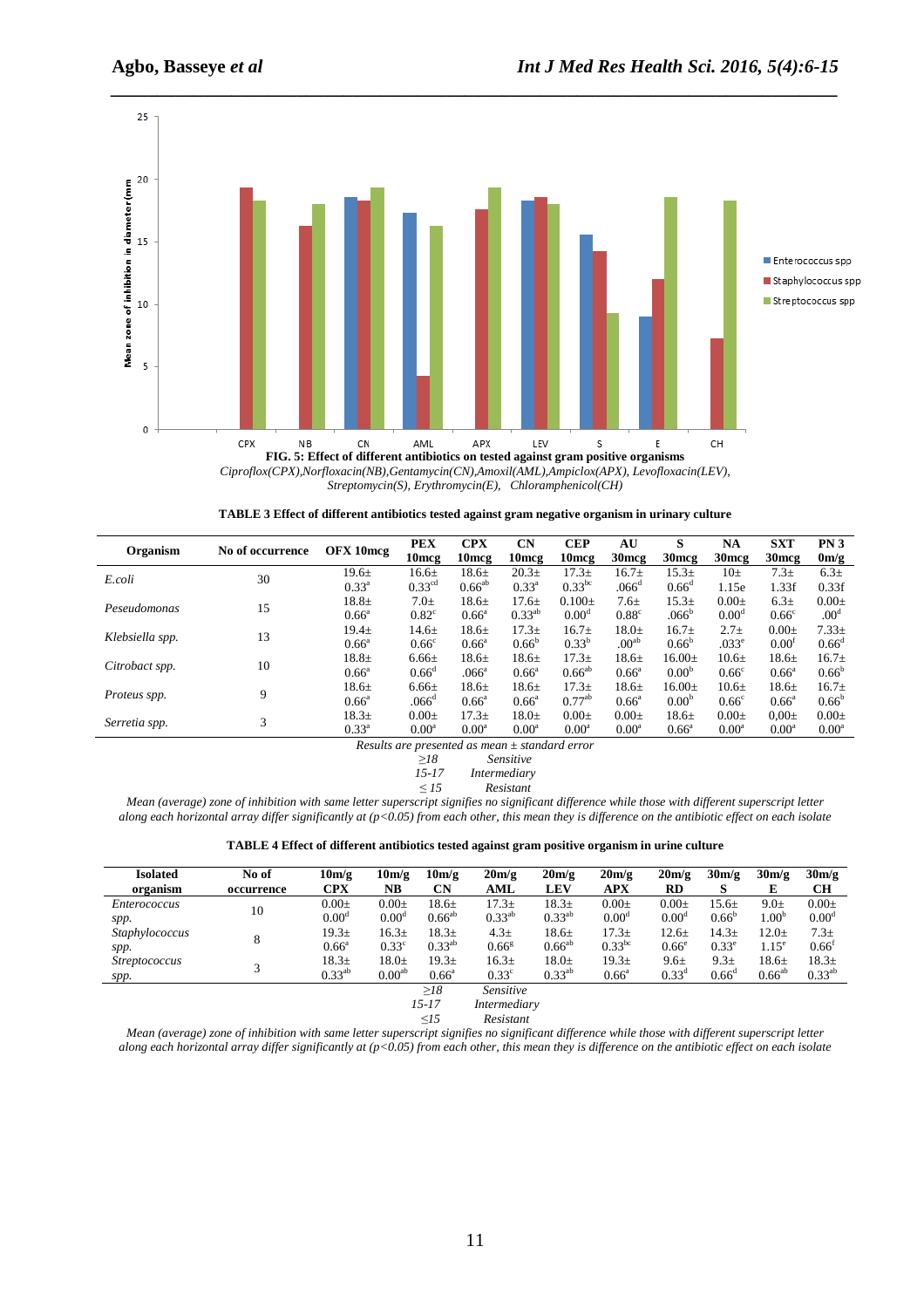|                          | <b>CPX</b> |            | <b>OFX</b> |            | <b>CN</b>  |            | LEV        |            | AU         |            |
|--------------------------|------------|------------|------------|------------|------------|------------|------------|------------|------------|------------|
| <b>TEST BACTERIA</b>     | mcg/ml     |            | mcg/ml     |            | mcg/ml     |            | mcg/ml     |            | mcg/ml     |            |
|                          | <b>MIC</b> | <b>MBC</b> | <b>MIC</b> | <b>MBC</b> | <b>MIC</b> | <b>MBC</b> | <b>MIC</b> | <b>MBC</b> | <b>MIC</b> | <b>MBC</b> |
| Escherichia<br>coli      | 0.125      | 0.50       | 0.25       | 0.25       | 0.125      | 0.50       | 0.125      | 0.50       | 0.125      | 0.25       |
| Pseudomonas aeruginosa   | 0.125      | 0.50       | 0.25       | 0.25       | 0.0625     | 0.25       | 0.125      | 0.25       | 0.125      | 0.50       |
| Klebsiella pneumonia     | 0.125      | 0.25       | 0.25       | 0.50       | 0.125      | 0.50       | 0.125      | 0.50       | 0.0625     | 0.25       |
| Citrobacterfreundii      | 0.0625     | 0.25       | 0.125      | 0.25       | 0.125      | 0.25       | 0.625      | 0.50       | 0.0625     | 0.50       |
| Proteus mirabilis        | 0.125      | 0.50       | 0.25       | 0.25       | 0.125      | 0.25       | 0.125      | 0.50       | 0.125      | 0.25       |
| <b>Serretiamarcenses</b> | 0.125      | 0.25       | 0.125      | 0.25       | 0.125      | 0.25       | 0.125      | 0.50       | 0.125      | 0.25       |
| Enterococcus faecalis    | 0.125      | 0.25       | 0.25       | 0.25       | 0.125      | 0.25       | 0.125      | 0.50       | 0.0625     | 0.25       |
| Staphylococcus aureus    | 0.0625     | 0.25       | 0.125      | 0.50       | 0.125      | 0.25       | 0.125      | 0.25       | 0.0625     | 0.25       |
| Streptococcus spp        | 0.125      | 0.50       | 0.25       | 0.25       | 0.125      | 0.25       | 0.125      | 0.50       | 0.125      | 0.50       |

# *\_\_\_\_\_\_\_\_\_\_\_\_\_\_\_\_\_\_\_\_\_\_\_\_\_\_\_\_\_\_\_\_\_\_\_\_\_\_\_\_\_\_\_\_\_\_\_\_\_\_\_\_\_\_\_\_\_\_\_\_\_\_\_\_\_\_\_\_\_\_\_\_\_\_\_\_\_\_* **TABLE 5 Summary of MIC and MBC on the different bacterial isolates**

#### **DISCUSSION**

Urinary tract infections are among the most common infections affecting all age groups. It is usually associated with females and occurs mostly among women of reproductive age. However, this study was aimed at comparing the diagnosis of urinary tract infections (UTIs) using urinary nitrite and significant bacteriuria (SBU). My finding in this study reveals that the incidence of UTI was more prevalent in females compared to the males. This findings is in harmony with reports of other studies which shows that they are higher prevalence of UTIs in adult women than in men [8] [27]. This relatively high prevalence of UTIs in female is believed to be due to factors such as poor personal hygiene, promiscuity, drug abuse, use of contraceptives and the close anatomical relationship of the female urethra to the vagina [16]. The uropathogens identified in this study were mostly enterobacteriaceae and this is similar to those of other studies who confirms that enterobacteriaceac especially *E. coli* are the most predominant organism responsible for urinary tract infections [19]. The presence of these uropathogens in females actually calls for concern as some of these bacteria have been reported by several researchers that when present in significant proportions are able to cause miscarriages, prevent future conceptions, cause several complications in labour as well as risk for the fetus [18] [12].

The population studied comprises of both male and females' patients with age ranged between fifteen to seventy years. In male, the highest frequency of occurrence was observed in the age range between 59-70years (39.3%). The incidence is high because it is believed that most men at this age tend to develop prostate problems which are due to loss of prostate fluid and enlargement of the prostate gland. When this happens, it impedes and slows the flow of urine thus raising the risk of them developing UTIs [26]. In female, the highest occurrence was observed within the age's 26-36years (26.4%) and 59-70years (31.9%). This result is in line with other reports which identify that the incidence of UTIs in female increases gradually with age [8]. Within the age range, 26-36years, the high incidence is believed to be due to the fact that most females are sexually very active and most of them also use contraceptives. This action introduces a lot of bacteria into the urinary tract. For instance, during sexual intercourse, it is believed that bacterial are being massaged up the urethra into the bladder and this makes it liable to trauma and infection. Also between 59-70years, the high incidence may be due to menopause and estrogen loss [11] [20].

This biological change is known to put older women at risk of developing primary and recurring UTIs. With estrogen loss the walls of the urinary tract thin out, weakening the mucous membrane there by reducing its ability to resist bacterial colonization. Estrogen is known to maintain the normal acidity of vaginal fluid and also preventing bacterial colonization so loss of it can lead to serious health issues such as UTIs [24].

*Escherichia coli* were the most predominant organism accounting for 29.7% (30/101) of the total isolates. This finding is in concordance with studies of other researchers [9] which reveals that *E. coli* was the leading agent responsible for UTIs with 32.7% of the total isolates. This is partly so because *E. coli* is the most predominant bacteria in the gastro intestinal tract of human and as such it can easily move to the bladder after a bowel movement. Other uropathogens isolated from this study were *Pseudomonas aeruginosa* accounting for 14.9%, *Klebsiellapneumoniae* 12.8%, *Enterococcus faecalis* and *Citrobacterfreundii* 9.9%, *Proteus miribilis* 8.9%, *Staphylococcusaureus* 7.9%, *Serretiamarcesens* and *Streptococousspp* 3.0% respectively. These results is in line with other reports which reveals that members of the enterobacteriaceae are the most predominant organism responsible for urinary tract infections and that they formed a greater proportion of the microflora of gastro intestine tract [21]. This confirmed why gram negative rods were the most isolated organisms in this study and they accounts for 79.2% of the total isolates and gram positive organism accounts for 20.8% of the total isolates

The comparative diagnostic analysis of dipstick urinalysis and culture method evaluated shows that both methods can be used in the diagnosis of UTI but the culture method was more effective and reliable as most times the urinary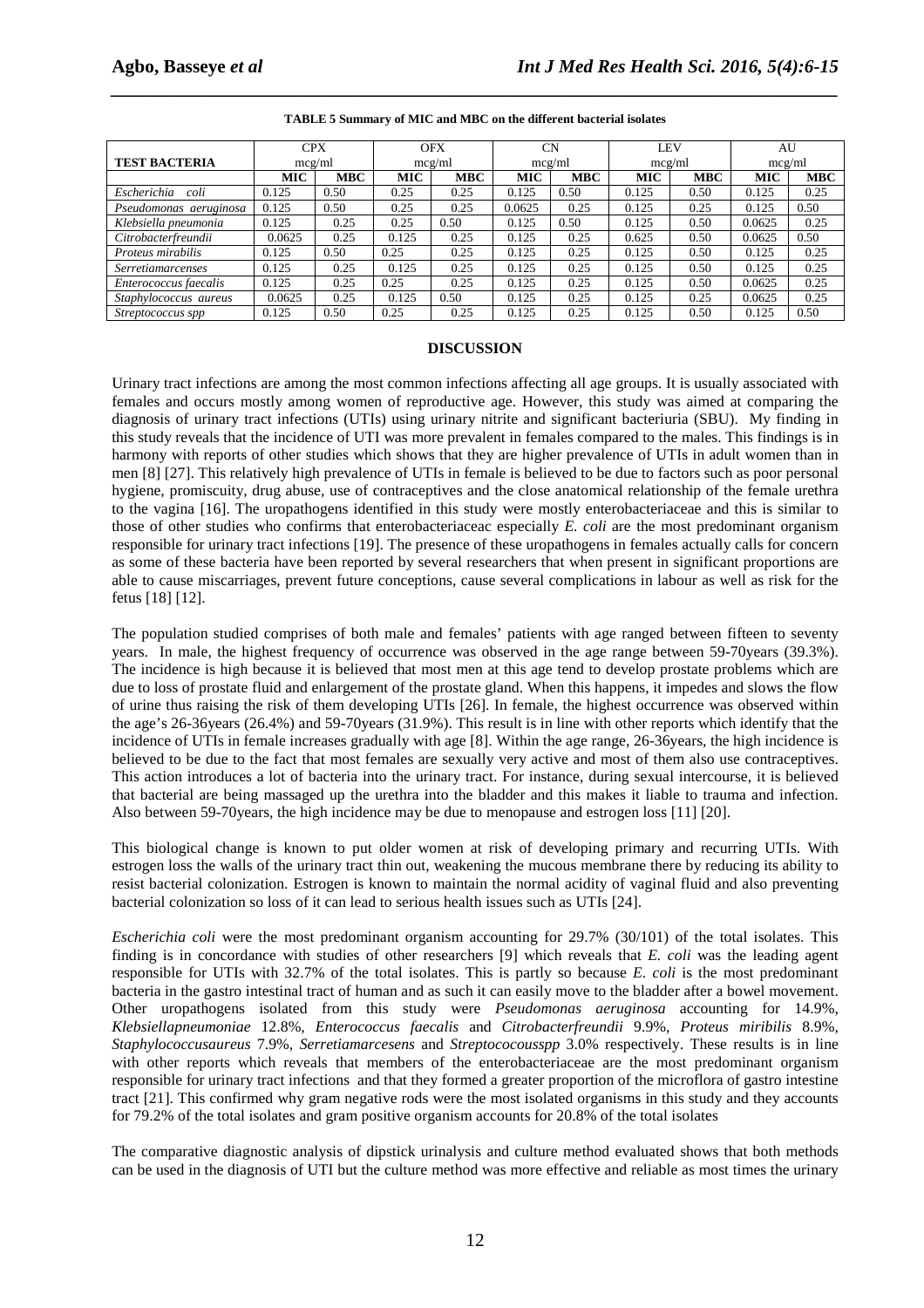nitrite technique may result in false negative and positive result. This is in harmony with reports from several investigators who concluded that the dipstick urinalysis is not specific and cannot give a reliable result in the diagnosis of UTIs [22]. Also it was observed that 18% of the nitrite negative samples showed evidence of significant bacteriuria and as such, using urinary nitrite alone in the diagnosis of UTI may lead to a false negative and positive result which may lead to wrong diagnosis and exposing patients to the risk of unnecessary antibiotics. That is why recent studies of 75 papers carried out to establish whether negative dipstick urinalysis is sensitive enough to rule out UTI concluded that negative dipstick is insufficient to rule out UTIs [10]. At  $p<0.05$ , they was statistically significant association between the culture method and significant bacteriuria and as such, the culture method was more diagnostic for detecting significant bacteriuria than the use of urinary nitrite detection technique.

*\_\_\_\_\_\_\_\_\_\_\_\_\_\_\_\_\_\_\_\_\_\_\_\_\_\_\_\_\_\_\_\_\_\_\_\_\_\_\_\_\_\_\_\_\_\_\_\_\_\_\_\_\_\_\_\_\_\_\_\_\_\_\_\_\_\_\_\_\_\_\_\_\_\_\_\_\_\_*

The antibiotic susceptibility study reveals that almost all the gram negative organisms were sensitive to Ciproflox(83%), Tarivid(100%), Augumentin (50%) and Gentamycin(50%). Their mean values ranged between 18.6-20.3 mm. This shows a high level of sensitivity as the result is in line with other reports [15] [25] who reported that quinolones and aminoglycoside were very effective in treating urinary tract infections. Nalidixic acid, reflacin, ampicillin and septrin showed 100% resistance among the gram negative organism with mean value ranging from 1.0-14.6mm. Nalidixic acid belongs to the first generation antibiotics and the oldest and as such they are more susceptible to the development of resistance. Also the resistant rate of these antibiotics may be due to the widespread use of this drug in hospitals when treating UTIs [2].

The gram positive cocci were also susceptible to Ciprofloxacin (83%), Levofloxacin (100%) and Gentamycin (100%). The high susceptibility of these organisms to quinolones is believed to be due to the fact that quinolones are broad spectrum and as such they exhibit excellent activity against a wide range of organisms both gram positive and negative organisms. This makes quinolones have unmatched safety profile. However, intermediary susceptibility was observed with ceporex (66.7%) and streptomycin (50%). This intermediary profile may be due to certain variables in the susceptibility test that may not have been properly controlled thereby altering the values which makes them becomes buffer zones separating susceptible from resistant strains.

*Escherichia coli, Pseudomonas aeruginasa, Klebsiellapneumoniae, Citrobacterfreundii, Proteus mirbilis and Serretiamarcesens* was observed to be highly resistant (100%) to Septrin which belongs to the group sulfamethoxazole. Formally, this was the drug of choice for treatment of UTIs but suddenly it has become so resistant that it can no longer be effectively used to treat UTIs. This high resistance is believed to be due to it over usage which is due its low cost. This observation is in line with that made by these researchers [17] that bacterial resistance to sulfonamides are now common and that sulphonamide resistant strains of *E. coli* and other enterobacteriaceac are common particularly in hospitals. Other gram positive organisms were resistant to erythromycin but shows a high susceptibility profile against *Streptococci spp* with mean value of 18.6mm. This result is in line with other reports from scholars like [13] which reports that erythromycin when used to treat UTI caused by *Streptococci* is highly effective and that strains resistant to erythromycin are rare among the sensitive *streptococci*. *Staphylococcus spp* shows a high susceptibility profile to Ciprofloxacin, Gentamycin and Levofloxacin, however, resistance was observed with Amoxil, Erythromycin, Chloramphenicol and Streptomycin. The resistant drugs in this study must therefore be selectively used when treating UTI and periodic monitoring and evaluation must be carried out before they are used. Recent studies in Europe and North America demonstrated an increasing resistance among uropathogens. In Spain, they were reports that 22-27% of *E. coli* was resistant to Ciproflox (Daza*et al.*, 2001). This report is in contrast to this study as it recorded high sensitivity profile of Ciprofloxacin to *E. coli* and other bacteria isolated in this study. The use of antibiotics has been of immense benefits in controlling the spread of many infectious diseases but this greatly depends on its careful usage to minimize the emergence spread of resistant strains as antibiotic susceptibility patterns to organisms changes rapidly due to over usage [28].

### **CONCLUSION**

In conclusion, the results from this study reveals a high prevalence of urinary tract infection among the population studied and the data evaluation reveals that culture method is more diagnostic for detecting bacteriuria than using urinary nitrite technique which reliability is most times doubtful. More so, the use of antibiotics has been of immense benefit in controlling the spread of many infectious diseases but this greatly depends on its careful usage. Therefore antibiotic therapy should only be used after a thorough culture and antibiotic sensitivity test have been carried out to avoid the emergence and spread of antibiotic resistance strains. Also antibiotic therapy for the treatment of UTI should be based on sensitivity, tolerability and resistance as this will serve as a guide to clinicians for its prompt intervention.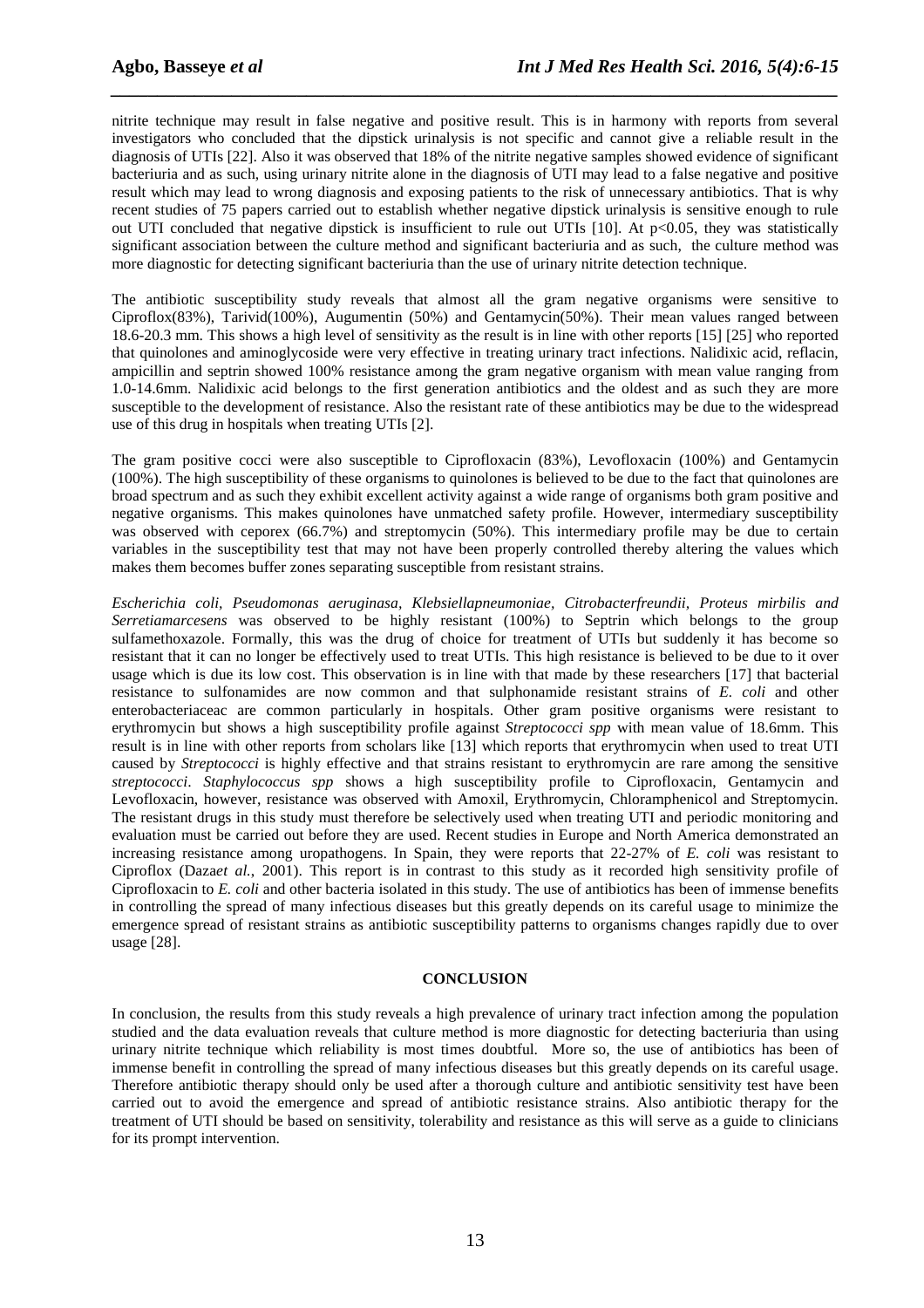#### **Acknowledgement**

We sincerely acknowledge our volunteers for willingly giving us the samples used for this research work. We also acknowledge the technical staff of the Department of Microbiology, University of Calabar, Nigeria, most especially Mr. Bernard BasseyUbifor their support and encouragement throughout the period of this research work. I also appreciate the effort of the staff of microbiology unit, General Hospital Calabar, Nigeria, University of Calabar Teaching Hospital, College of Health Technology Medical Center and Asi-Ukpo diagnostic and Medical Centre for their immense assistance in the provision of clinical samples.

*\_\_\_\_\_\_\_\_\_\_\_\_\_\_\_\_\_\_\_\_\_\_\_\_\_\_\_\_\_\_\_\_\_\_\_\_\_\_\_\_\_\_\_\_\_\_\_\_\_\_\_\_\_\_\_\_\_\_\_\_\_\_\_\_\_\_\_\_\_\_\_\_\_\_\_\_\_\_*

### **REFERENCES**

[1] Agbo, B. E. and Mboto, C. I. Phytochemical and Antibacterial Evaluation of Selected Locally Produced Herbal Medicines Sold in Calabar, Nigeria. Archives of Applied Science Research, 2012; 4 (5);1974-1990

[2] Akram, M., Shahid, M. & Khan A.U. Etiology and antibiotic resistance patterns of community-acquired urinary tract infections in JNMC Hospital Aligarh, India. Annual Clinical Microbiology Antimicrobial, 2007; 6: 4-10.

[3] Amdekar, S., Singh, V, & Singh, D.D. Probiotic therapy: immune-modulating approach toward urinary tract infection. Current microbiology, 2011; 63(5): 484–90.

[4] Clinical and Laboratory Standards Institute. Performance standards for antimicrobial susceptibility testing. Nineteenth informational supplement CLSI documented M100-S19. Wayne, PA: 2009; Clinical and Laboratory Standards Institute;

[5] Clinical and Laboratory Standards Institute. Performance standards for antimicrobial susceptibility testing; 22<sup>nd</sup>informational supplement CLSI, Wayne PA: 2012; CLSI publication M100-S22.

[6] Cowan, S. J. & Steel, K. J.Cowan and Steel manual for identification of medical bacteria, 2nd Edition. Cambridge University Press, London, 1974; pp. 176-232.

[7] Daza, R., Gutierrez, J. &Piedrola, G.Antibiotic susceptibility of bacterial strains from patients with communityacquired urinary tract infections. International Journal of Antimicrobial Agents, 2001; 18: 211-215

[8] Dielubanza, E. J. & Schaeffer, A. J. Urinary tract infections in women. The Medical clinics of North America,2011; 95 (1): 27–41.

[9] Eshwarappa, M., Dosegowda, R., Aprameya, I. V., Khan, M. W., Kumar, P. S. &Kempegowda, P. Clinicomicrobiological profile of urinary tract infection in south India. Indian Journal of Nephrology, 2011; 21(1): 30-36.

[10] Gieteling, E., Vander leur, J. J., Stegeman, C. A. &Groeneveid, P. H. Accuracy and fast diagnostic algorithm for febrile urinary tract infections in human. Netherland Journal of Medics, 2014; 72:356-362

[11] Health Assistant Net [HAN]. Investigating urinary tract infection among women. Journal of Infectious Disease, 2013; 42: 12-32

[12] Hooton, T. M., Bradley, S. F. & Cardenas, D. D. Diagnosis, prevention and treatment of catheter associated UTI in adults. International clinical practice guidelines for infectious disease society of America. Clinical infectious disease, 2010; 50: 625-663

[13] Inabo, H. I. &Obanibi, H. B. Antimicrobial susceptibility of some urinary tract clinical isolates to commonly used antibiotics. African Journal of Biotechnology, 2006; 5(5): 487-489

[14] Julka, S. "Genitourinary infection in diabetes."Indian Journal of Endocrinology and Metabolism,2013; 17(11): 83–87.

[15] Kauls, S., Brahmadathan, K., Jagannati, M., Sudarsanam, T. & Abraham, O. One year trends in the gram negative bacteria antibiotics susceptibility patterns in a medical intensive care unit in south India. Journal of Medical Microbiology, 2007; 8: 5-7

[16] Kolawale, A. S., Kolawale, M., Kandaki-Olukemi, Y. T., Babatunde, S. K. &Kolawole, C. F. Prevalence of urinary tract infection among patients attending DaihatuAraf specialist hospital, Lafia, Nasarawa state. International Journal of Medical Science,2009; 1(5): 163-167

[17] Kothari, A. &Sagar, V. Antibiotic resistance in pathogens causing community-acquired urinary tract infections in India: a multicenter study. Journal of Infectious Disease, 2008; 2(5): 354-358.

[18] Kunin, C. M. Urinary tract infections: detection, prevention, and management. Clinical Infectious Disease, 1997; 18: 1-12

[19] Luo, Y., Yang, J., Ye, L., Guo, L., Zhao, Q., Chen, R., Chen, Y., Han. X., & Zhao, J. Characteristics of KPC-2 producing E. coli, Citrobacterfreundii, Enterobacter cloacae, E. aeroginosa and Klebsiellaoxytocaisolates from a Chinese hospital. Microbiology Drug Resistant, 2014; 4:264-69

[20] Marques, L. P., Flores, J. T., Barros Junior, Ode, O., Rodrigues, G. B., MouracCde, M., & Moreira, R. M. Epidemiology and clinical aspects of urinary tract infections in menopausal and community indwelling elderly women. Brazilian Journal of Infectious Disease, 2012; 16: 436-441

[21] Mbata, T. Prevalence and antibiogram of urinary tract infections among prisons inmates in Nigeria. International Journal of Microbiology, 2007; 3:2-6

[22] Memisogullari, R., Yuksel, H., Hayriye, A. K. &Yavus, O. Performance characteristics of dipstick and microscopic urinalysis for diagnosis of UTIs. European Journal of General Medics, 2010; 7:174-178